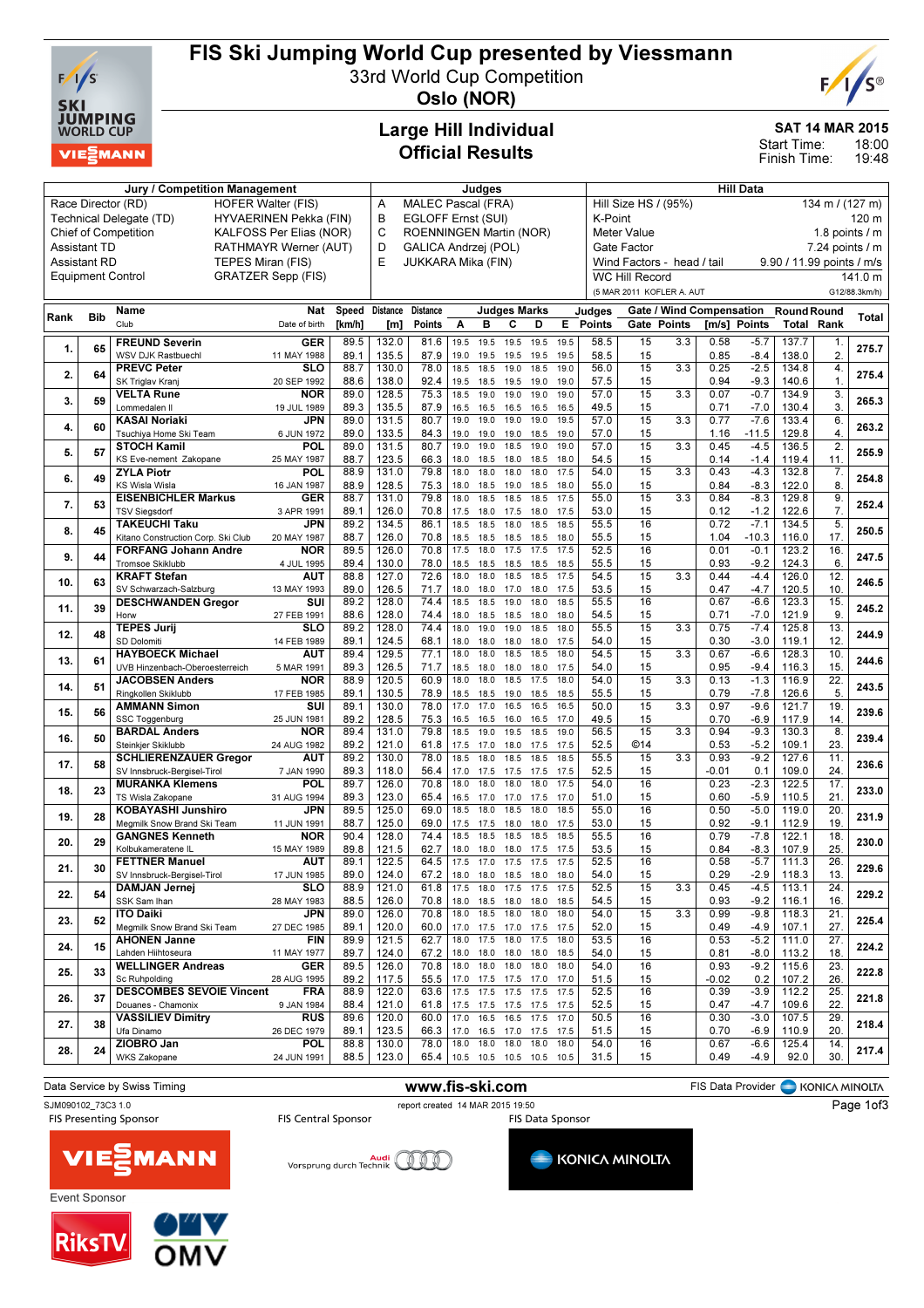

## FIS Ski Jumping World Cup presented by Viessmann

33rd World Cup Competition



Oslo (NOR)

### Large Hill Individual Official Results

SAT 14 MAR 2015

18:00 19:48 Start Time: Finish Time:

|      | <b>Bib</b>     | Name                                                   | Nat                       |               | Speed Distance | <b>Distance</b> |      | <b>Judges Marks</b><br>Judges |                |           |         |        | Gate / Wind Compensation Round Round |                    |         |              |       |                   |       |
|------|----------------|--------------------------------------------------------|---------------------------|---------------|----------------|-----------------|------|-------------------------------|----------------|-----------|---------|--------|--------------------------------------|--------------------|---------|--------------|-------|-------------------|-------|
| Rank |                | Club                                                   | Date of birth             | <b>Tkm/h1</b> | [m]            | Points A        |      | в                             | C              | D         | E.      | Points |                                      | <b>Gate Points</b> |         | Im/s1 Points |       | <b>Total Rank</b> | Total |
|      |                | <b>CHOI Seou</b>                                       | <b>KOR</b>                | 89.2          | 119.0          | 58.2            | 17.5 | 17.5                          | 16.5           | 17.5      | 17.0    | 52.0   | 16                                   |                    | 0.30    | $-3.0$       | 107.2 | 30.               |       |
| 29.  | $\overline{7}$ | High1 Resort                                           | 3 DEC 1982                | 88.6          | 120.0          | 60.0            | 17.0 |                               | 18.0 17.5 17.5 |           | 18.0    | 53.0   | 15                                   |                    | 0.74    | $-7.3$       | 105.7 | 28.               | 212.9 |
| 30.  | 25             | <b>WANK Andreas</b>                                    | <b>GER</b>                | 90.0          | 123.0          | 65.4            | 17.5 | 18.0                          | 18.0           | 17.5      | 17.5    | 53.0   | $\overline{16}$                      |                    | 1.01    | $-10.0$      | 108.4 | 28.               | 205.0 |
|      |                | SC Hinterzarten                                        | 18 FEB 1988               | 89.3          | 112.5          | 46.5            |      | 16.5 17.0 17.0 17.0 17.0      |                |           |         | 51.0   | 15                                   |                    | 0.09    | $-0.9$       | 96.6  | 29.               |       |
|      |                |                                                        |                           |               |                |                 |      |                               |                |           |         |        |                                      |                    |         |              |       |                   |       |
|      |                | not qualified for final round                          |                           |               |                |                 |      |                               |                |           |         |        |                                      |                    |         |              |       |                   |       |
| 31.  | 20             | <b>JANDA Jakub</b>                                     | <b>CZE</b>                | 89.4          | 117.5          | 55.5            |      | 17.0 18.0 17.5 17.5 17.5      |                |           |         | 52.5   | 16                                   |                    | 0.10    | $-1.0$       | 107.0 | 31.               | 107.0 |
|      |                | Dukla Liberec                                          | 27 APR 1978               |               |                |                 |      |                               |                |           |         |        |                                      |                    |         |              |       |                   |       |
| 32.  | 36             | <b>SJOEEN Phillip</b>                                  | <b>NOR</b>                | 89.9          | 121.0          | 61.8            |      | 17.5 17.5 17.5 17.0 17.0      |                |           |         | 52.0   | 16                                   |                    | 0.75    | $-7.4$       | 106.4 | 32.               | 106.4 |
|      |                | <b>Bekkelaget Sk</b><br><b>WOHLGENANNT Ulrich</b>      | 24 DEC 1995<br><b>AUT</b> | 89.4          | 118.5          | 57.3            |      | 17.5 17.5 17.5 17.5 17.5      |                |           |         | 52.5   | 16                                   |                    | 0.35    | $-3.5$       | 106.3 | 33.               |       |
| 33.  | 14             | SK Kehlegg-Vorarlberg                                  | 1 AUG 1994                |               |                |                 |      |                               |                |           |         |        |                                      |                    |         |              |       |                   | 106.3 |
|      |                | <b>NEUMAYER Michael</b>                                | <b>GER</b>                | 89.9          | 115.0          | 51.0            |      | 16.5 16.5 16.5 17.0 17.0      |                |           |         | 50.0   | 15                                   | 3.3                | $-0.05$ | 0.6          | 104.9 | 34.               |       |
| 34.  | 46             | SC 1906 Oberstdorf                                     | 15 JAN 1979               |               |                |                 |      |                               |                |           |         |        |                                      |                    |         |              |       |                   | 104.9 |
|      |                | <b>SAKUYAMA Kento</b>                                  | <b>JPN</b>                | 89.3          | 116.0          | 52.8            |      | 17.5 17.5 17.5 17.0 17.0      |                |           |         | 52.0   | 16                                   |                    | 0.08    | $-0.8$       | 104.0 | 35.               |       |
| 35.  | 27             | Kitano Construction Corp.Ski Team                      | 3 JUL 1990                |               |                |                 |      |                               |                |           |         |        |                                      |                    |         |              |       |                   | 104.0 |
|      |                | <b>ASIKAINEN Lauri</b>                                 | <b>FIN</b>                | 89.5          | 120.0          | 60.0            |      | 16.5 16.0 17.5 16.5 16.5      |                |           |         | 49.5   | 16                                   |                    | 0.62    | $-6.1$       | 103.4 | 36.               |       |
| 36.  | 40             | Kuusamon Erae-Veikot                                   | 28 MAY 1989               |               |                |                 |      |                               |                |           |         |        |                                      |                    |         |              |       |                   | 103.4 |
| 37.  | 62             | <b>KOUDELKA Roman</b>                                  | <b>CZE</b>                | 89.1          | 114.0          | 49.2            |      | 16.5 17.0 17.5 17.5 17.0      |                |           |         | 51.5   | $\overline{15}$                      | 3.3                | 0.09    | $-0.9$       | 103.1 | $\overline{37}$ . | 103.1 |
|      |                | LSK Lomnice nad Popelkou                               | 9 JUL 1989                |               |                |                 |      |                               |                |           |         |        |                                      |                    |         |              |       |                   |       |
| 38.  | 19             | <b>PREVC Cene</b>                                      | <b>SLO</b>                | 89.2          | 116.0          | 52.8            |      | 17.0 17.0 17.5 17.0 17.5      |                |           |         | 51.5   | 16                                   |                    | 0.21    | $-2.1$       | 102.2 | 38                | 102.2 |
|      |                | Sk Triglav kranj                                       | 12 MAR 1996               |               |                |                 |      |                               |                |           |         |        |                                      |                    |         |              |       |                   |       |
| 39.  | 43             | <b>DEZMAN Nejc</b>                                     | <b>SLO</b>                | 89.7          | 117.0          | 54.6            |      | 16.5 17.0 16.5 16.5           |                |           | $-17.0$ | 50.0   | 16                                   |                    | 0.44    | $-4.4$       | 100.2 | 39.               | 100.2 |
|      |                | SK Triglav Kranj                                       | 7 DEC 1992                |               |                |                 |      |                               |                |           |         |        |                                      |                    |         |              |       |                   |       |
| 40.  | 55             | <b>FREITAG Richard</b>                                 | <b>GER</b>                | 88.6          | 113.5          | 48.3            |      | 15.0 16.0 16.5                |                | 16.5      | 16.5    | 49.0   | 15                                   | 3.3                | 0.25    | $-2.5$       | 98.1  | 40.               | 98.1  |
|      |                | <b>SG Nickelhuette Aue</b>                             | 14 AUG 1991               |               |                |                 | 17.0 |                               |                |           | 16.5    |        | 16                                   |                    |         |              |       |                   |       |
| 41.  | 26             | <b>TOCHIMOTO Shohei</b><br>Megmilk Snow Brand Ski Team | <b>JPN</b><br>21 DEC 1989 | 89.0          | 114.0          | 49.2            |      |                               | 16.5 17.0 17.0 |           |         | 50.5   |                                      |                    | 0.34    | $-3.4$       | 96.3  | 41.               | 96.3  |
|      |                | <b>DIETHART Thomas</b>                                 | <b>AUT</b>                | 89.6          | 115.0          | 51.0            | 16.0 | 17.0                          | 16.5           | 16.5      | 16.5    | 49.5   | 16                                   |                    | 0.63    | $-6.2$       | 94.3  | 42.               |       |
| 42.  | 32             | UVB Hinzenbach-Oberoesterreich                         | 25 FEB 1992               |               |                |                 |      |                               |                |           |         |        |                                      |                    |         |              |       |                   | 94.3  |
|      |                | <b>ZOGRAFSKI Vladimir</b>                              | <b>BUL</b>                | 88.9          | 111.0          | 43.8            | 17.0 | 16.5 16.0                     |                | 16.5      | 16.5    | 49.5   | 16                                   |                    | $-0.02$ | 0.2          | 93.5  | 43.               |       |
| 43.  | 12             | <b>NSA</b>                                             | 14 JUL 1993               |               |                |                 |      |                               |                |           |         |        |                                      |                    |         |              |       |                   | 93.5  |
|      |                | <b>PUNGERTAR Matjaz</b>                                | <b>SLO</b>                | 89.6          | 114.0          | 49.2            |      | 16.5 17.0 17.0                |                | 16.5      | 16.5    | 50.0   | 16                                   |                    | 0.63    | $-6.2$       | 93.0  | 44.               |       |
| 44.  | 42             | <b>SSK Menges</b>                                      | 14 AUG 1990               |               |                |                 |      |                               |                |           |         |        |                                      |                    |         |              |       |                   | 93.0  |
| 44.  | 18             | <b>MAKSIMOCHKIN Mikhail</b>                            | <b>RUS</b>                | 88.7          | 112.0          | 45.6            |      | 16.5 16.5 16.5 17.0           |                |           | 16.0    | 49.5   | 16                                   |                    | 0.21    | $-2.1$       | 93.0  | 44.               | 93.0  |
|      |                | Nizhniy Novgorod                                       | 29 AUG 1993               |               |                |                 |      |                               |                |           |         |        |                                      |                    |         |              |       |                   |       |
| 46.  | 31             | <b>MATURA Jan</b>                                      | CZE                       | 88.9          | 110.0          | 42.0            | 16.0 |                               | 16.5 16.5 17.0 |           | 16.5    | 49.5   | 16                                   |                    | $-0.02$ | 0.2          | 91.7  | 46.               | 91.7  |
|      |                | Dukla Liberec                                          | 29 JAN 1980               |               |                |                 |      |                               |                |           |         |        |                                      |                    |         |              |       |                   |       |
| 47.  | 17             | <b>HAJEK Antonin</b>                                   | <b>CZE</b>                | 88.9          | 109.0          | 40.2            |      | 16.5 16.5 16.5 16.5 16.5      |                |           |         | 49.5   | 16                                   |                    | 0.17    | $-1.7$       | 88.0  | 47.               | 88.0  |
|      |                | Dukla Liberec                                          | 12 FEB 1987               |               |                |                 |      |                               |                |           |         |        |                                      |                    |         |              |       |                   |       |
| 48.  | 41             | <b>KRANJEC Robert</b>                                  | <b>SLO</b>                | 89.4          | 113.5          | 48.3            |      | 15.0 15.5 15.0 15.5 15.0      |                |           |         | 45.5   | 16                                   |                    | 0.79    | $-7.8$       | 86.0  | 48.               | 86.0  |
|      |                | SK Triglav Kranj                                       | 16 JUL 1981               | 88.8          | 109.5          | 41.1            |      |                               |                |           | 16.0    | 48.0   | 16                                   |                    | 0.36    | $-3.6$       | 85.5  |                   |       |
| 49.  | 34             | <b>POPPINGER Manuel</b><br>SV Innsbruck-Bergisel-Tirol | <b>AUT</b>                |               |                |                 | 16.0 | 16.0                          |                | 16.5 16.0 |         |        |                                      |                    |         |              |       | 49.               | 85.5  |
|      |                | <b>BRESADOLA Davide</b>                                | 19 MAY 1989<br><b>ITA</b> | 89.1          | 108.0          | 38.4            |      | 15.5 16.0 16.5 16.0           |                |           | 16.0    | 48.0   | 16                                   |                    | 0.40    | $-4.0$       | 82.4  | 50.               |       |
| 50.  | 22             |                                                        |                           |               |                |                 |      |                               |                |           |         |        |                                      |                    |         |              |       |                   | 82.4  |
|      |                | C.S. Esercito                                          | 10 SEP 1988               |               |                |                 |      |                               |                |           |         |        |                                      |                    |         |              |       |                   |       |

Data Service by Swiss Timing **Example 20 and Service Constructs Constructs** FIS Data Provider FIS Data Provider **CON** SJM090102\_73C3 1.0 report created 14 MAR 2015 19:50 Page 2of3MANN VIE) **KONICA MINOLTA** Vorsprung durch Technik Event Sponsor **RiksT**